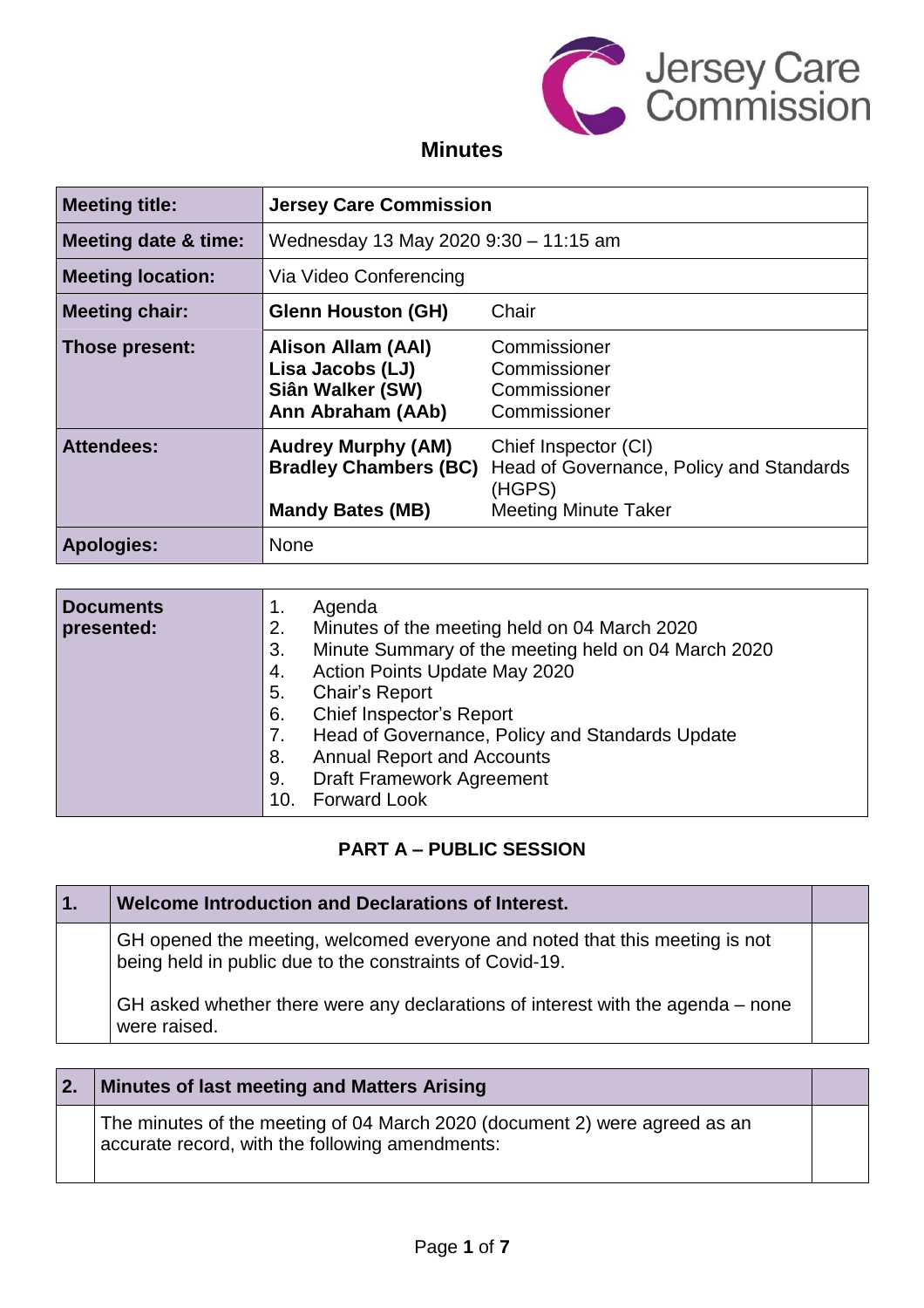- p2 add "SW proposed acceptance of the amended minutes, which was seconded by AAl. The amended minutes to be circulated." in Item 2. • p4, 3<sup>rd</sup> bullet point from the bottom, last sentence, change 'any' to 'an'. • p4, 2<sup>nd</sup> bullet point from the bottom, place a full stop after 'Regulation Officer. • p7, combine the  $4<sup>th</sup>$  and  $5<sup>th</sup>$  sub-bullet points in item 7. SW proposed acceptance of the amended minutes, which was seconded by LJ. The amended minutes to be circulated. The Summary Minutes (document 3) were agreed by the Board. The Board agreed to the amended Actions listed in document 4 as below: • Actions P12, P13, P15 and P16 are complete and can be removed. • Action P1, the completed policies to be struck through. • Actions P3, P4, P9, P10, P11 and P14 (now P12) have been delayed due to Covid-19. • Action P3 is deferred until September. • Actions P4, and P14 (now P12) are deferred until the July Board. • Action P5 – no response has yet been received by the Internal Auditor. • Action P7 – the provider organisation has completed their registration process and the specific aspect of the service provision the action relates to sits outside the immediate scope of the regulated activity. • Action P8 is complete.
	- Action P9, Ruth Johnson will be asked to provide an update prior to the July Board meeting.
	- Action P10 draft inspection reports will be shared with Board Members.

| 3. | <b>Chair's Report</b>                                                                                                                                                                                                                                                                                                                                                                                                                                                                                                                                                                                                                                                                                                                                       |  |
|----|-------------------------------------------------------------------------------------------------------------------------------------------------------------------------------------------------------------------------------------------------------------------------------------------------------------------------------------------------------------------------------------------------------------------------------------------------------------------------------------------------------------------------------------------------------------------------------------------------------------------------------------------------------------------------------------------------------------------------------------------------------------|--|
|    | The Chair briefly covered the items detailed in his report (document 5), and advised:                                                                                                                                                                                                                                                                                                                                                                                                                                                                                                                                                                                                                                                                       |  |
|    | • That various Law amendments to Regulations had been put in place to allow<br>changes necessary to suspend conditions to enable services to continue<br>operating during the Covid-19 situation. The services of independent law firm<br>Bevan Brittan had been engaged to provide the Commission with independent<br>legal advice on the amendments.<br>• That all Commissioners have accepted their offers of extension and /or re-<br>appointments to continue for another term.<br>In agreement with Peter Charalambous of the Jersey Appointments<br>$\bullet$<br>Commission (JAC) the recruitment of additional Board members is being<br>deferred due to Covid-19.<br>• The Chair, the CI and the HGPS had a quarterly review by video meeting with |  |
|    | Tom Walker (TW), Director General of Strategic Policy, Planning and<br>Performance (SPPP), and Rachel Williams (RW), Director, SPPP on 12 May.<br>During that meeting, various issues were discussed relating to how Covid-19                                                                                                                                                                                                                                                                                                                                                                                                                                                                                                                               |  |
|    | has affected the safe operation of care homes and domiciliary care services                                                                                                                                                                                                                                                                                                                                                                                                                                                                                                                                                                                                                                                                                 |  |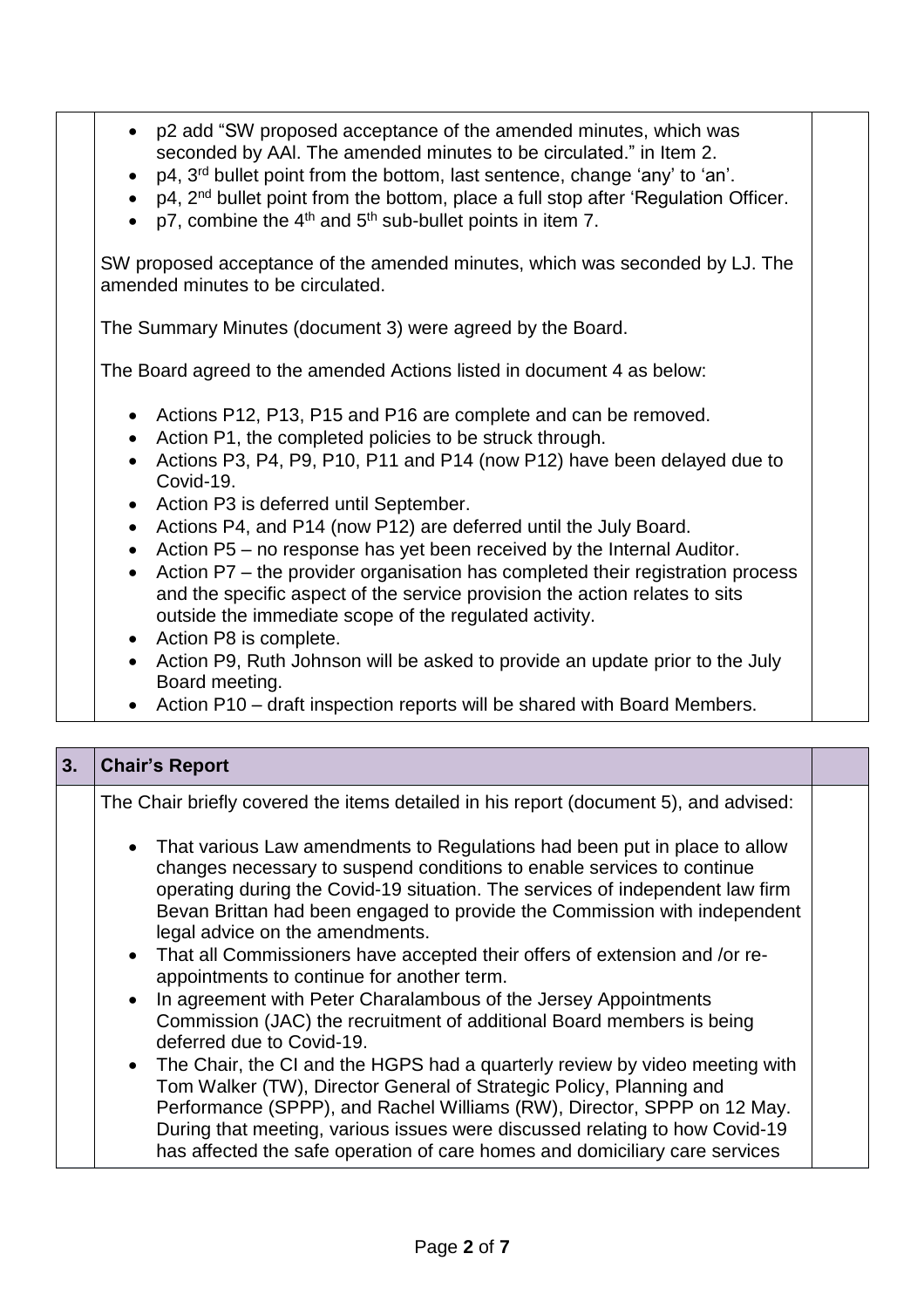and the action the Government is taking to provide support and reassurance. The HGPS took meeting notes which he will share on Egress.

| <b>Chief Inspector (CI) Update</b><br>4. |
|------------------------------------------|
|                                          |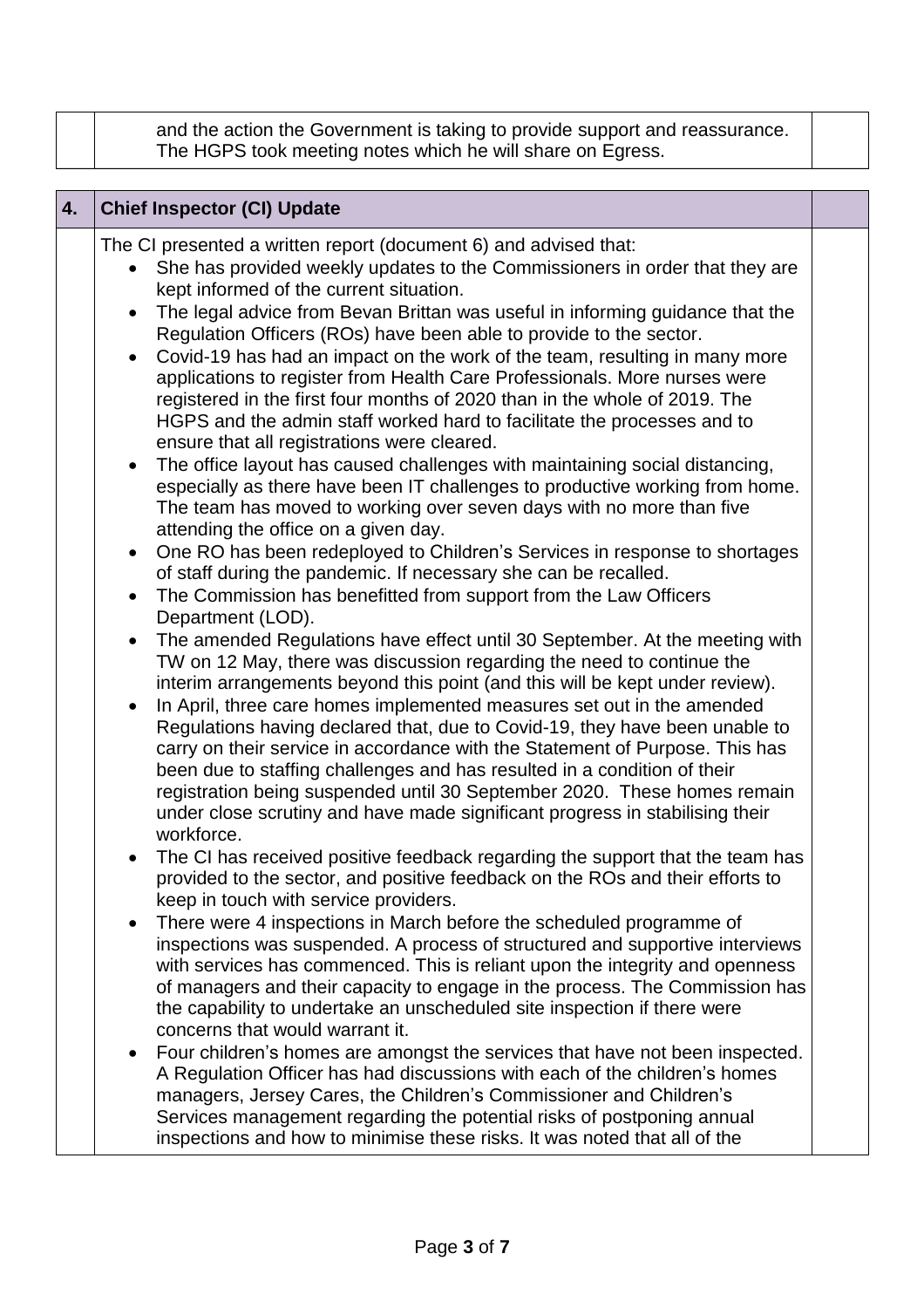children's homes are open and are accommodating children, including Greenfields. • There have been delays in the registration of some Health and Community Services (H&CS) activities that had not previously been proposed for registration under the Regulation of Care Law (RoCL). This matter may require escalation. It was noted that one service is unlikely to meet the standards for registration. Commissioners discussed the impact of difficulties in obtaining Personal Protective Equipment (PPE) in care homes. SW suggested that the Commission engage with the Safeguarding Partnership Board regarding any reviews of the circumstances of

care home residents in Jersey who have died because of contracting Covid-19. The Chair commended the CI on her work creating the Covid-19 page and in collating the relevant information on the website. He asked that viewing figures be obtained and shared with Commissioners.

Commissioners discussed that the Commission has until 30 September to notify the Chief Minister if it is unable to complete all the required inspections. The risk that the Commission will not meet its targets has been communicated to SPPP in the meeting of 12 May.

LJ asked that more information regarding children's homes is included in our communications in order that the public could be made aware that the Commission continues to work proactively in that area.

| 5.                                                                                                                                                                         | <b>Head of Governance, Policy and Standards (HGPS) update</b>                                                                                                                                                                                                                                                                    |  |
|----------------------------------------------------------------------------------------------------------------------------------------------------------------------------|----------------------------------------------------------------------------------------------------------------------------------------------------------------------------------------------------------------------------------------------------------------------------------------------------------------------------------|--|
|                                                                                                                                                                            | The HGPS presented his update (document 7) and advised:                                                                                                                                                                                                                                                                          |  |
| • The Strategic and the Operational risk registers have been amalgamated to<br>remove duplication. The risks have all been linked to the 2020-2021 business<br>objectives. |                                                                                                                                                                                                                                                                                                                                  |  |
|                                                                                                                                                                            | • Covid-19 has had a direct impact on the Commission's ability to meet some of<br>these objectives, in part, or completely.                                                                                                                                                                                                      |  |
|                                                                                                                                                                            | • The HGPS has met with the Head of Finance Business Partnering in the<br>Government of Jersey. She has provided a table of the budget position at 30<br>April. A budget build meeting had been held in March during which it was<br>agreed that the 2020 budget would include provision for a range of activities<br>including: |  |
|                                                                                                                                                                            | training and development<br>$\circ$                                                                                                                                                                                                                                                                                              |  |
|                                                                                                                                                                            | $\circ$ legal support                                                                                                                                                                                                                                                                                                            |  |
|                                                                                                                                                                            | office space<br>$\circ$                                                                                                                                                                                                                                                                                                          |  |
|                                                                                                                                                                            | Commissioners felt that the red rating on some of the risks did not consider the work<br>that the team has undertaken to mitigate those risks. AAb advised that she felt that<br>there were two main risks that the Commission needed to address:                                                                                |  |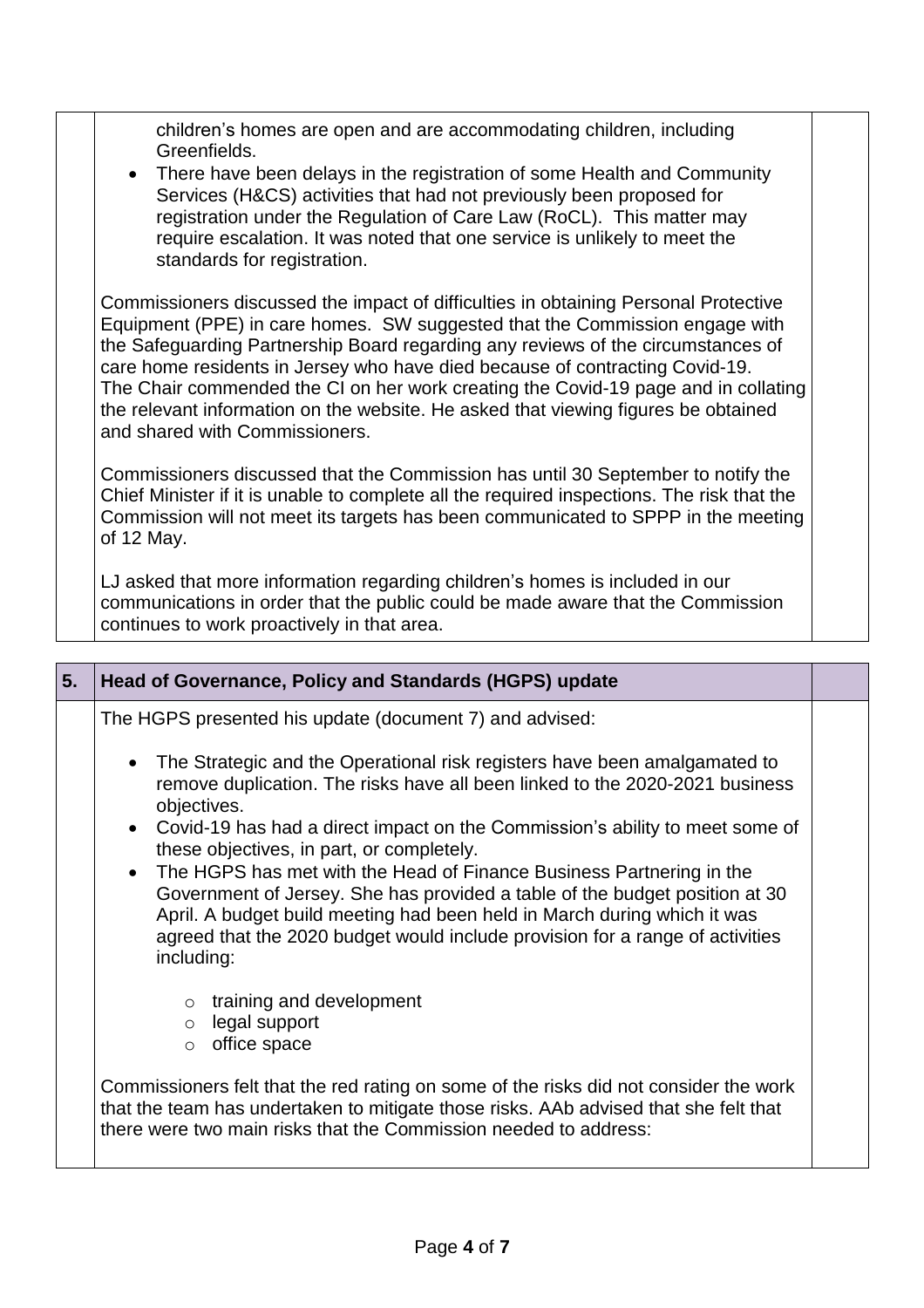- The absence of inspections mitigated by the connectedness to the sector, information gathering and the structured interviews
- Planning for recovery and catch-up, ensuring that the team is resourced going forward to allow that work, using a mixture of approaches depending on capacity.

It was agreed that a road map should be created to return to 'business as usual' for the next Board meeting (Action P14).

During the meeting with SPPP on 12 May the efforts to secure alternative accommodation for the Commission were discussed.

#### **6. Draft Annual Report and Accounts for 2019**

The HGPS presented the Annual Report and Accounts (document 8). They were agreed subject to the words 'Budget Position' on page 10 being replaced with 'Budget Outturn'.

The amended document will be printed and sent to TW with a request to forward it to the Chief Minister for laying before the States Assembly.

#### **7. Framework Agreement**

The Chair and AAb presented the Framework Agreement (document 9) and outlined the lengthy process taken in working with SPPP to get an agreed version in place.

The Board approved the document, with some minor formatting amendments, and agreed that the Chair should progress it to a satisfactory conclusion.

# **8. AOB, Date of next meeting and forward look**

Dates of Board meetings in 2020:

- 08 July
- 08 September Board and 09 September Workshop (subject to travel)
- 11 November

It was agreed that the July meeting would also be held virtually. It is apparent that social distancing will be in place for some time. Therefore, even if travel is possible, the Board Room at Hill Street will not be a suitable venue for Board meetings.

The Forward Look was reviewed and amended to reflect the decisions made in the meeting.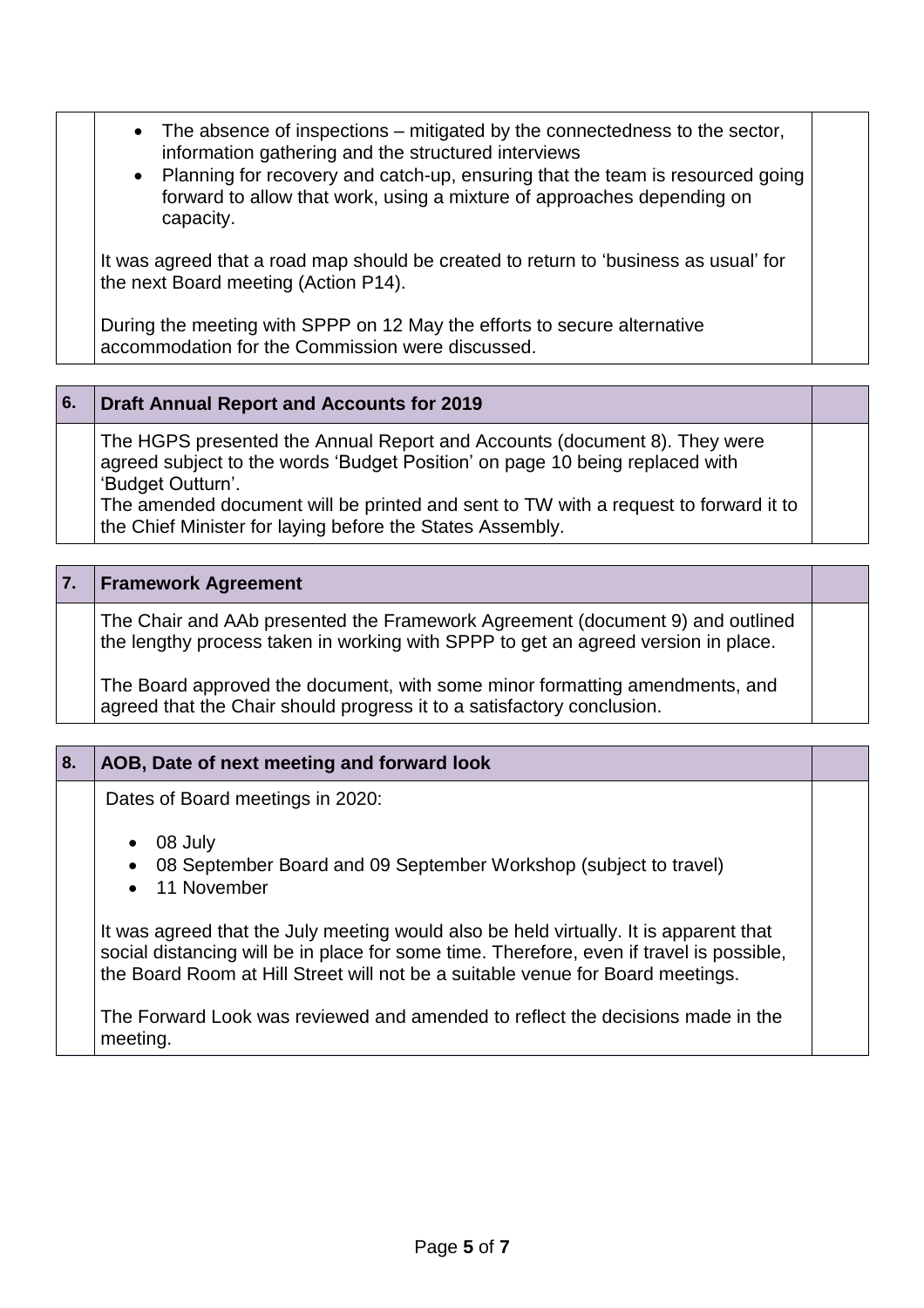## **JERSEY CARE COMMISSION**

### **Action Points**

|                 | <b>Action Point</b>                                                                                                                                                                                                                   | <b>Status</b>                        |
|-----------------|---------------------------------------------------------------------------------------------------------------------------------------------------------------------------------------------------------------------------------------|--------------------------------------|
| P <sub>1</sub>  | Develop a suite of policies and procedures for the Care Commission<br>to include the following:<br>inspection policy<br>escalation, enforcement and review (in process)                                                               | Ongoing                              |
| P <sub>2</sub>  | The Piercing and Tattooing Code of Practice to be reviewed and<br>consulted on.                                                                                                                                                       | September<br>2020                    |
| P <sub>3</sub>  | The Head of Governance Policy and Standards to develop a<br>document management system relating to Commission documents<br>and minutes.                                                                                               | Ongoing and<br>by September<br>board |
| P <sub>4</sub>  | The HGPS is requested to present a short paper to the July board on<br>general governance principles and work plan against General Data<br>Protection Regulations (GDPR).                                                             | Ongoing and<br>by July board         |
| P <sub>5</sub>  | CI contact the Internal Auditor to discuss what similar sized Arms-<br>Length Organisations (ALO's) are required to do and to request an<br>advisory assessment of our financial controls                                             | Ongoing and<br>by July board         |
| P <sub>6</sub>  | The CI will report on the progress of the preparation for the new<br>professional registration Law.                                                                                                                                   | September                            |
| P7              | The CI to provide at the May Board Meeting a further update on what<br>steps she has taken in regard to the concerns that have been<br>expressed in relation to the custodial aspect of a care service.                               | Out of scope                         |
| P <sub>8</sub>  | The Commission will write formally to Mark Rogers to request the<br>action plan for how Children's Services will respond to the<br>recommendations in the follow up Inspection Report, 'Making a<br>Difference; Driving Improvement'. | Completed                            |
| P <sub>9</sub>  | Invite Ruth Johnson to update the Board before their July meeting on<br>policy matters relating to the Regulation of Care (Jersey) Law 2014,<br>particularly Children's Services.                                                     | Ongoing                              |
| P <sub>10</sub> | Inspection reports to be reviewed by Commissioners.                                                                                                                                                                                   | Ongoing and<br>by July board         |
| P11             | The HGPS to<br>provide an update to the Board on the completion of<br>consultation on the Inspection Policy<br>to review with the Board the Escalation, Enforcement and<br>Review policy that is ready for consultation               | Ongoing                              |